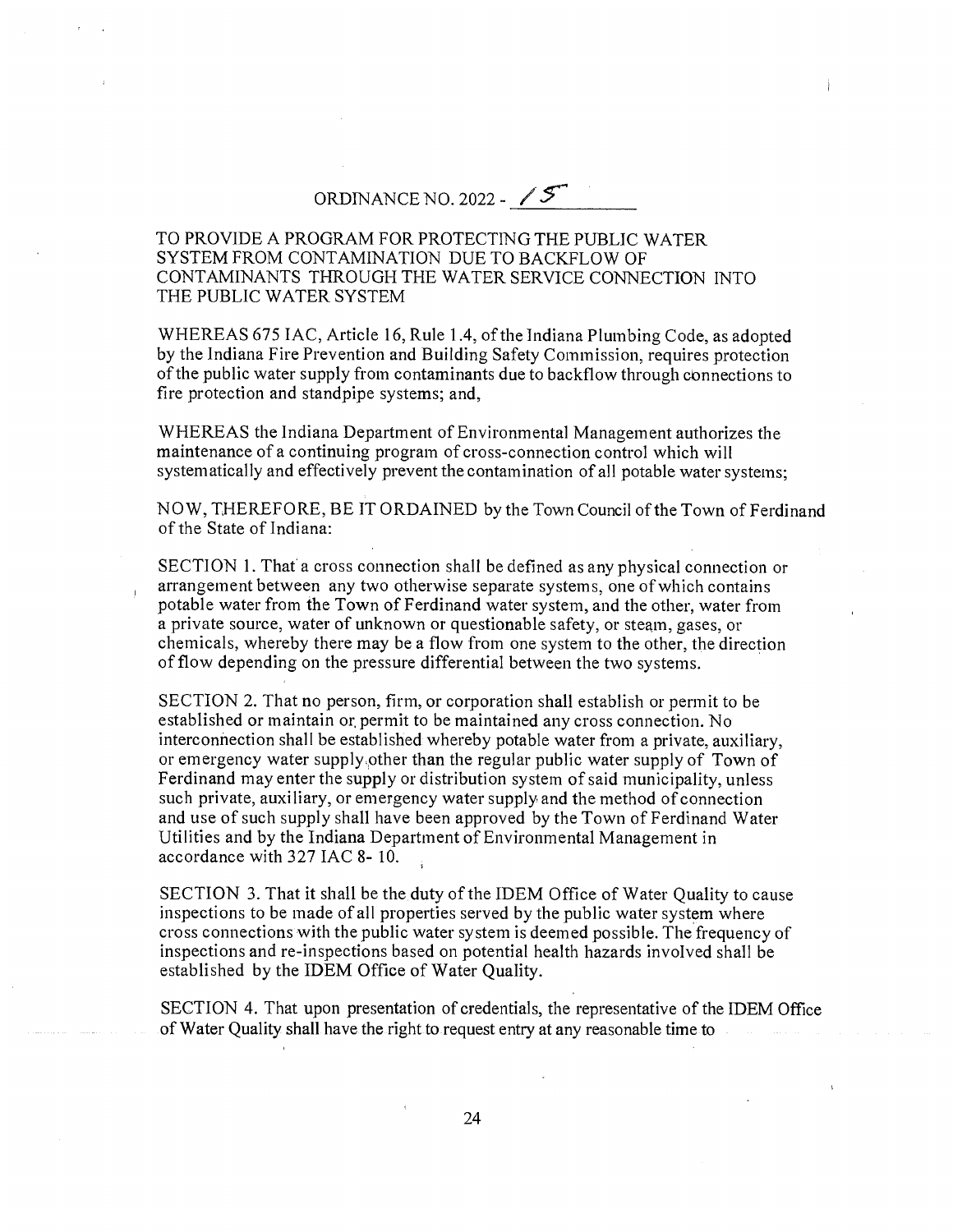examíne the property served by a connection to the public water system of the Town of Ferdinand for cross connections. On request, the owner, lessee, or occupant of any property so served shall furnish to the inspection agency any pertinent information regarding the piping system or systems on such property. The refusal of access or refusal of requested pertinent information shall be deemed evidence of the presence of cross connections.

SECTION 5. That the Town of Ferdinand Water Utilities is hereby authorized and directed to discontinue water service to any property wherein any connection in violation of this ordinance exists, and to take such other precautionary measures deemed necessary to eliminate any danger of contamination of the public water system. Water service shall be discontinued only after reasonable notice is served on the owner, lessee, or occupants of the property or premises where a violation is found or suspected to exist. Water service to such property shall not be restored until the cross connection(s) has been eliminated in compliance with the provisions of this ordinance.

SECTION 6. That, if it is deemed by the Town of Ferdinand Water Utilities that a cross connection or an emergency endangers public health, safety, or welfare and requires immediate action, and a written finding to that effect is filed with the clerk of the Town of Ferdinand and delivered to the consumer's premises, service may be immediately discontinued. The consumer shall have an,opportunity for hearing within 10 days of such emergency discontinuance.

SECTION 7. That all consumers using toxic or hazardous liquids all hospitals, mortuaries, wastewater treatment plants, laboratories, and all other hazardous users install and maintain a reduced pressure principal backflow preventer in the main water line serving each building on the premises. The backflow preventer must be installed in an easily accessible location not subject to flooding or freezing.

SECTION 8. The reduced pressure principle backflow preventers shall not be installed below ground level.

SECTION 9. That this ordinance does not supersede the Indiana Plumbing Code, the IDEM Rule 327IAC 8-10 or any Town of Ferdinand plumbing ordinances, but is supplementary to them.

SECTION 10. In addition to IDEM Rule 327 IAC 8-10-4(c), the following customer facilities need a backflow prevention device:

**MASTERBRAND 614 W 3RD ST BENET HALL APARTMENTS 821 ALABAMA ST** *SISTERS OF ST BENEDICT MONASTERY 802 E 10TH ST YMCA 131 EAST 16TH ST CASEYS GENERAL STORE 3504 2245 MAIN ST FERDINAIVD FAMILY MEDICIIVE 115 SOUTH MAIN ST.*  FERDINAND HEALTH CAMPUS SCENIC HILLS NH 710 ST BENEDICT DR *WEIVDY'S 480 SOUTH MAIN ST TACO BELL 31692 420 SOUTH MAIN* 

 $\mathbf{r}$